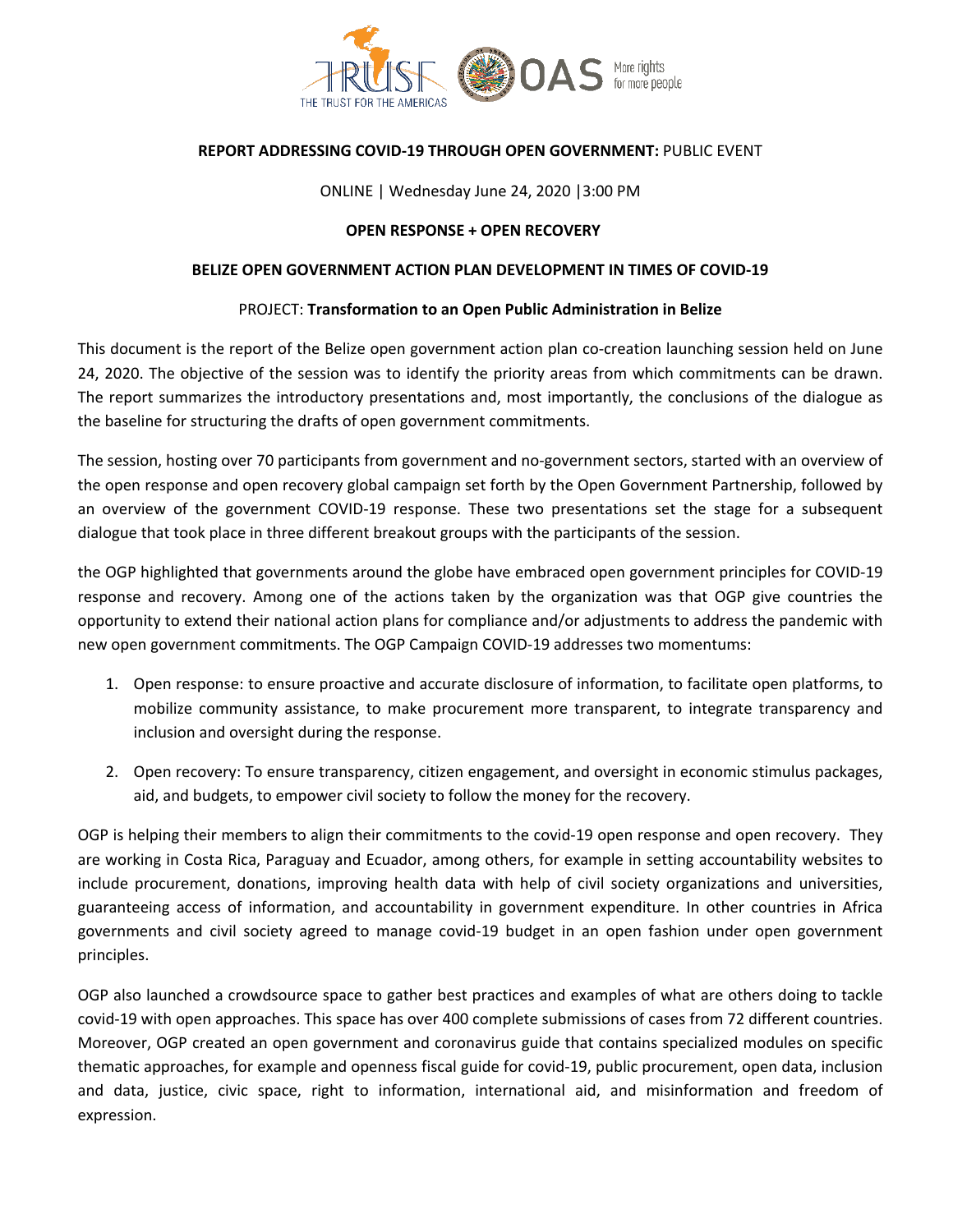

On the other hand, the government response to COVID-19 as presented by Mr. Yashin Dujon, CEO of the Ministry of Tourism and Civil Aviation in representation of the Country's COVID-19 task force, reminded the audience of the major impact on cruises and travel when these were suspended in march 13. The government response has focused in combating the medical and public health, and addressing the economic component, with a four-pillar approach to the response; 1. institutional structure, 2. citizen engagement, 3. listening to science, and 4. technology tools. The government is working in three tiers of leadership: 1. Oversight committee (bipartisan); 2. Executive task force; 3. Sub-Committees, to address specific sectorial needs. The presentation addressed shortcomings experienced that arouse from misinformation and fake news, but overall, the response has shown to be quick and effective. The roadmap established by the government for the response entailed three stages: 1. Testing; 2. Contact Tracing; and 3. Social Collaboration.

To finalize, as next steps in COVID-19 response, under the assumption that there would be some more cases as the world begins to re-open, all of the measures taken by the government are not to be considered temporary, but most likely will be permanent as the new normal. For the road ahead, the government will focus in four nonmedical areas to find a balance between health and economic needs: 1. Reopening of the airport to restart tourism; 2. Support business to ensure restart of the economy; 3. Ongoing health management in an open economy; and 4. Prudent and proactive fiscal management.

After the two introductory presentations, the three breakout sessions were predetermined in three sectors noted as priority in the country: 1. Health, 2. Economy & Trade, and 3. Tourism. The sessions were moderated by two international stakeholders and one local stakeholder, as followed: Breakout session 1: Juan Manuel Casanueva (SocialTIC, Mexico); Breakout session 2: Paco Smith (PEACE Movement, Belize); Breakout session 3: Mike Mora (OEA, Washington DC). The following are the conclusions of the dialogues that lead to the identification of the first priorities for drafting open government commitments aligned to COVID-19 response and recovery.

## **Breakout Sessions Conclusions:**

#### *Breakout session 1: Health*

Four problems were identified in this group:

- 1. People do not wear the mask or wear them incorrectly. Perhaps people have not been instructed/guided about how to wear masks properly. Solution: expanding information through new or strengthened protocols about how to wear masks or follow social distancing.
- 2. Dengue as a health issue is not a priority for the health ministry. Needs to be complementary address if tourism is to be reopen properly.
- 3. Quarantine is not being followed by many people. Better sensitizing or tools to encourage people to follow quarantine may be needed.
- 4. Rural communities have more challenges accessing services and that include health workers traveling to provide services that are not supported.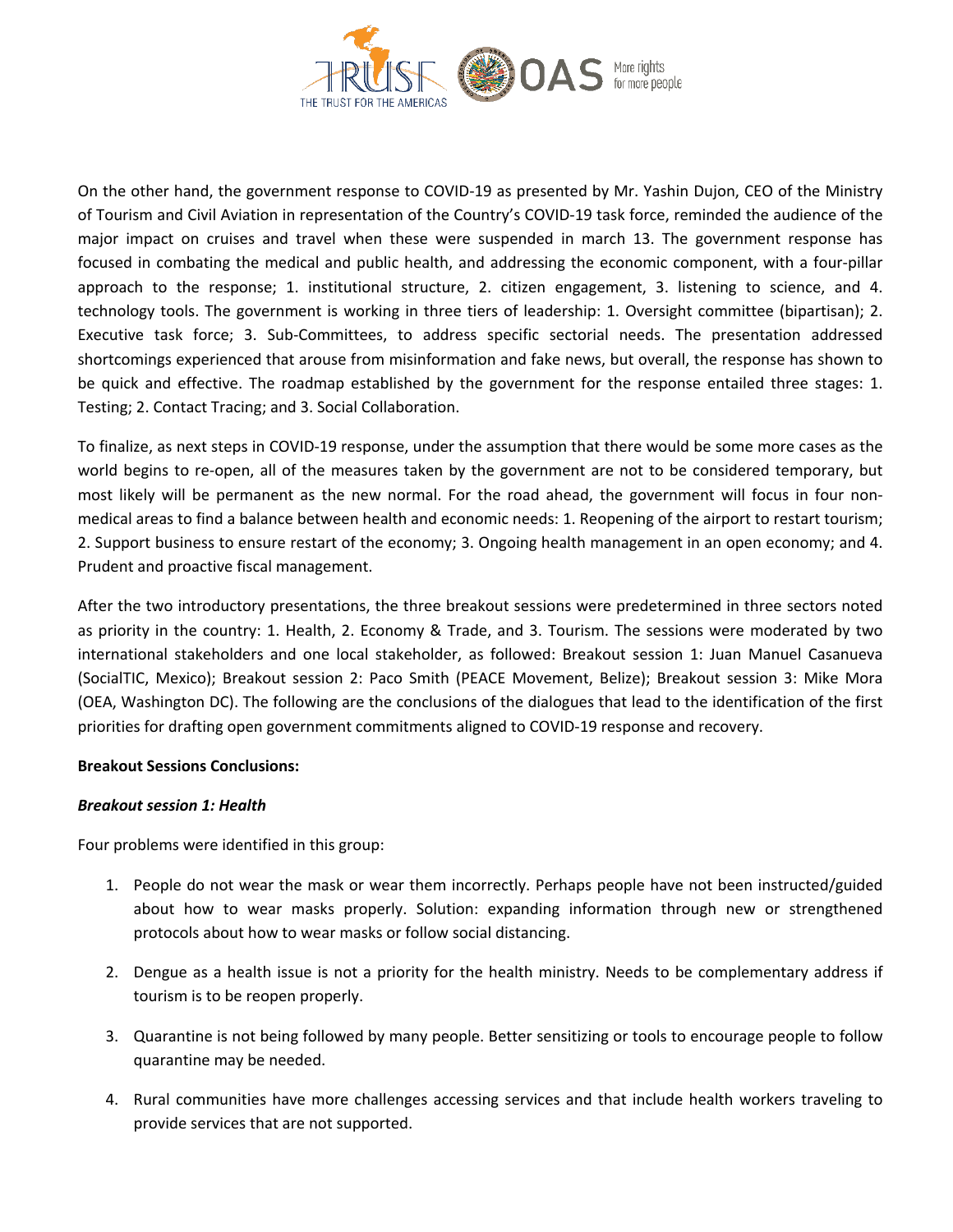

Out of the 4 issues identified, the fourth issue was the focus of the discussion. The solutions proposed on how to make more sustainable health services, especially rural areas and to strengthen and support health workers were:

- Health workers should be involved in identifying and addressing what are the logistic needs to provide their services better, and what invectives are there for them as they travel to rural areas. Also, participation on discussion about what are the needs to keep the job to reduce turnover could be beneficial.
- Many health workers are traveling to capital city for data reporting. It will be ideal to have the possibility to have digital reporting systems for remote health workers so they can report about what is happening in the communities from the communities through online platforms. As a second possible step, considering conducting online doctor consultations for rural remote areas may be beneficial. To strengthen health at the rural level it was also identified as a solution to have greater collaboration for consultation and participation on health issues with civil society, for example to review the quality of the data collected by the health ministry, or to promote the covid-19 health initiatives, and even to support the health services expansion and seek funding for the expansion of services

## *Breakout session 1: Economy and Trade*

There were several issues identified in this group:

- Foster and embrace digital technologies to digitize government services, for example license for trade.
- Improve the level of connectivity/interoperability among government offices to avoid duplication of efforts when citizens request a service.
- There is a need to shift to the ideology that everybody has a part of public services and not just one institution or public servant within an institution has the answers or solutions. Shifting the dynamics to a more participatory open approach in the design and provision of government services may be beneficial. This will require sensitizing and the ability to implement a theory of change in public administration.
- There is a need to Improve citizen participation that goes in hand with sensitizing public about how they can provide their input to public issues. Improving community outreach may be beneficial to address covid-19 recovery.
- Proactive outreach gear to solicit input from citizens regarding trade and commerce, including launching mechanism at municipality level, would be beneficial to ensure that covid-19 economic response is inclusive of the regions and rural communities as well.
- Embracing technology within the financial sectors, especially embracing collaboration between the central bank and private sector entities, both have input that need to be accounted for.
- Notion of accountability in terms of covid-19 aid is needed to monitor figures or how the funds are being spent. Digitizing and making the information public may benefit covid-19 programs and outcomes for response and recovery.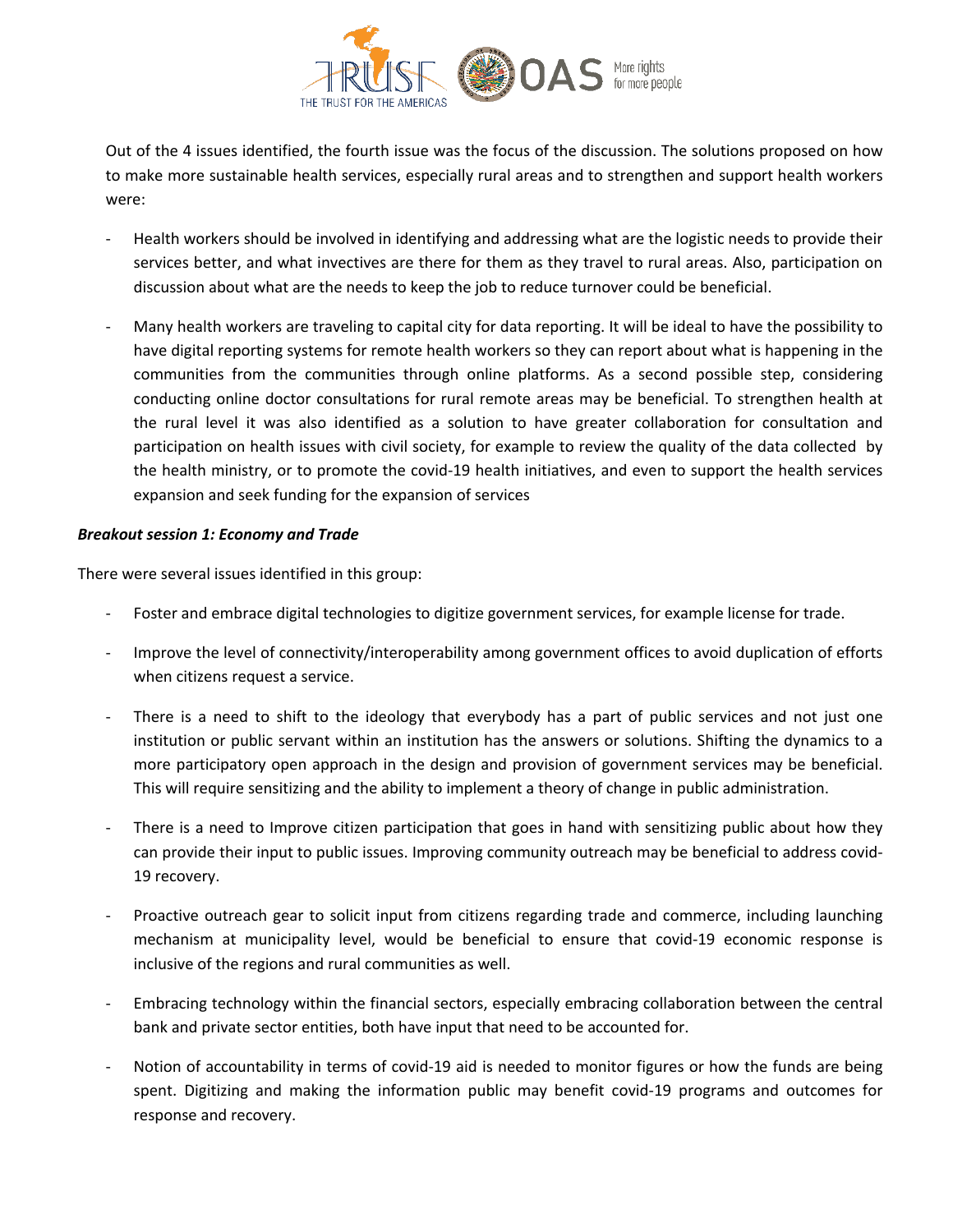

- Belize is outdated in terms of legislation. Ensuring that legislation is up to speed may be beneficial to act promptly when needed for covid-19 response and recovery. Outdated legislation is an issue that could be addressed by launching open multi-stakeholder mechanisms that can assess and prioritize on a plan for updating response and recovery related legislation.
- Building on cultural and creative sectors of Belize and exploring on new products and services within those sectors could diversify the landscape of new opportunities for the post covid-19 labor market. Look at value added of natural and cultural assets in Belize may mean more and diversified tourism.

### *Breakout session 1: Tourism*

Discussion Focused in the non-medical focus areas approached in three different moments:

- Open airport and open tourism in a safe manner; however, there seems not to be enough data, it is either missing or not good quality data to work on. Tourism has data but there is a need to be more specific in what data may be worth gathering or using and needed for reopening, for example to expand tourism services to new markets and for the entire cycle of reopening the airport. The two issues that could be addressed with open government are:
	- $\circ$  Absence of data: as stated above, there is a need to launch mechanism to identify, structure, and mine airport and tourism data. A Hackathon is a combination of data and open government that may feed well into this short-term need. Developing solutions based on existing data (or new) to help the reopening tourism and establishing participatory approach to finding solutions may be beneficial. The OAS/Trust project is hosting a COVID-19 hackathon geared boosting tourism.
	- o Absence of a protocol to reopening the airport. Even so it was explained that a protocol is being developed, it may be beneficial to finish the development phase of the protocol by using a participatory collaborative multi-stakeholder approach that include users, civil society, academia, and other non-government actors. This may not only produce a sounder protocol but support in developing trust in the process by users and citizens. Broadening communication between actors so everybody is aware and on the same page in the process is essential
- The second was presented in the form of a question: Is the tourism industry ready to take in the tourism influx of the reopening and to inform well the tourists? The tourism industry is fracture by membership base associations and therefore some actors could be left out of those industry groups. Having more people in the industry participating in a collaborative way to assess readiness of the sectors and to develop COVID-19 related touristic information may support a more holistic and comprehensive approach to reactivate the tourism. Setting a tourism reopening plan using open government participative methodology could help by bringing more views for more solid products.
- The last issue identified is communication within the tourism industry, that is not good or enough and perhaps excluding; therefore, finding ways to build more inclusive products could benefit the overall industry, for example, building a more comprehensive directory of tourism providers and services.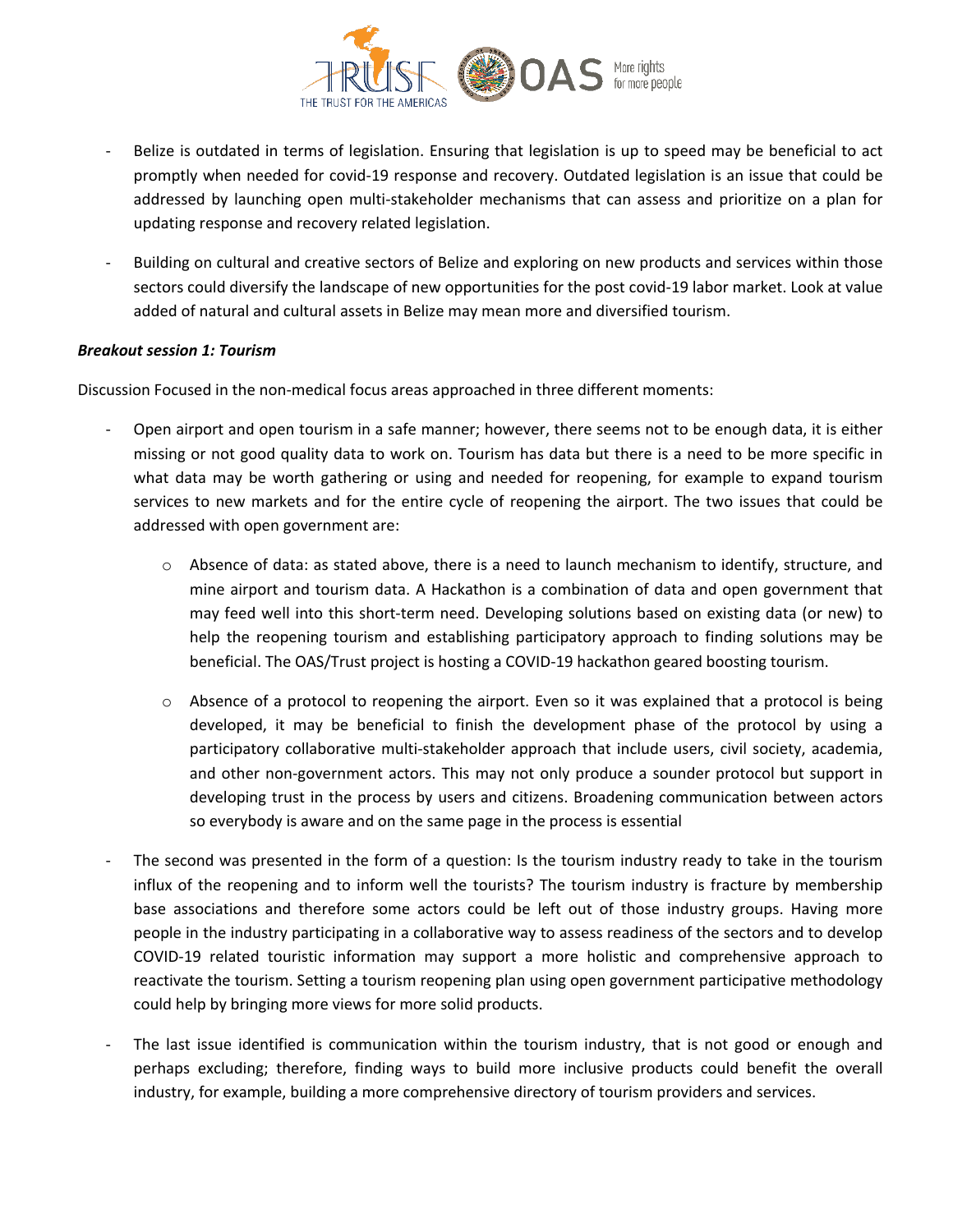

## **Overall conclusions:**

- 1. Two transversal elements were identified throughout the dialogue that could be addressed or embedded across the board in all the commitments; these two are:
	- a. Improve communication and collaboration mechanism among actors.
	- b. More data and information are needed.
- 2. It may be more appropriate if Open Government initiatives focus on government non-medical focus areas for response and recovery. That includes immediate opportunities by establishing collaborative and participatory processes, and medium to long-term opportunities to strengthen the tourism industry while ensuring that health protocols are strengthened, nourished, and preserved. It is advisable to establish immediate participatory mechanism for the development of:
	- a. Airport reopening protocol.
	- b. Updated tourism industry directory.
	- c. Develop an assessment for prioritizing updates to legislation.
	- d. Assessing diversifying post covid-19 labor opportunities by researching new products and markets out of unexplored cultural and creative sectors.

## **About the session**

The pandemic COVID-19 has shown to be capable of distressing almost all aspects of our very own existence. Each citizen, business, and government have faced it or suffered it in different ways. The pandemic came unexpectedly as well as the responses were. None of us were prepared to face such an emergency. Moreover, the losses around the world are plenty and difficult in terms of human lives or to the economies. As travels were restricted, economic activity was halted, impacted negatively countries relying primarily in sectors such as tourism and also threatening the capacity of producers to continue growing their crops or distributing produce and supplies.

To face the crisis situation and the recovery with a participatory approach, open government is addressing worldwide, the importance of designing and deciding solutions that can match and benefit from the views and concerns of complementary actors, including government officials, citizens, the private sector, and others.

In advancing open government in Belize through a multi-stakeholder co-creation approach, the Trust for the Americas, and the Organization of the American States (OAS), are supporting during 2020 the process for developing Belize's first open government action plan. The Action Plan is intended to serve as the instrument to orient the actions of stakeholders in Belize to accomplish certain open government commitments that are identified and agreed by government and non-government actors in different topics and/or sectors. Given the diverse challenges posed by COVID-19 in Belize, the exercise of developing Belize's open government action plan seeks to contribute to define priority areas in which open government could add more value or have a greater impact for COVID-19 related emergency response and/or recovery.